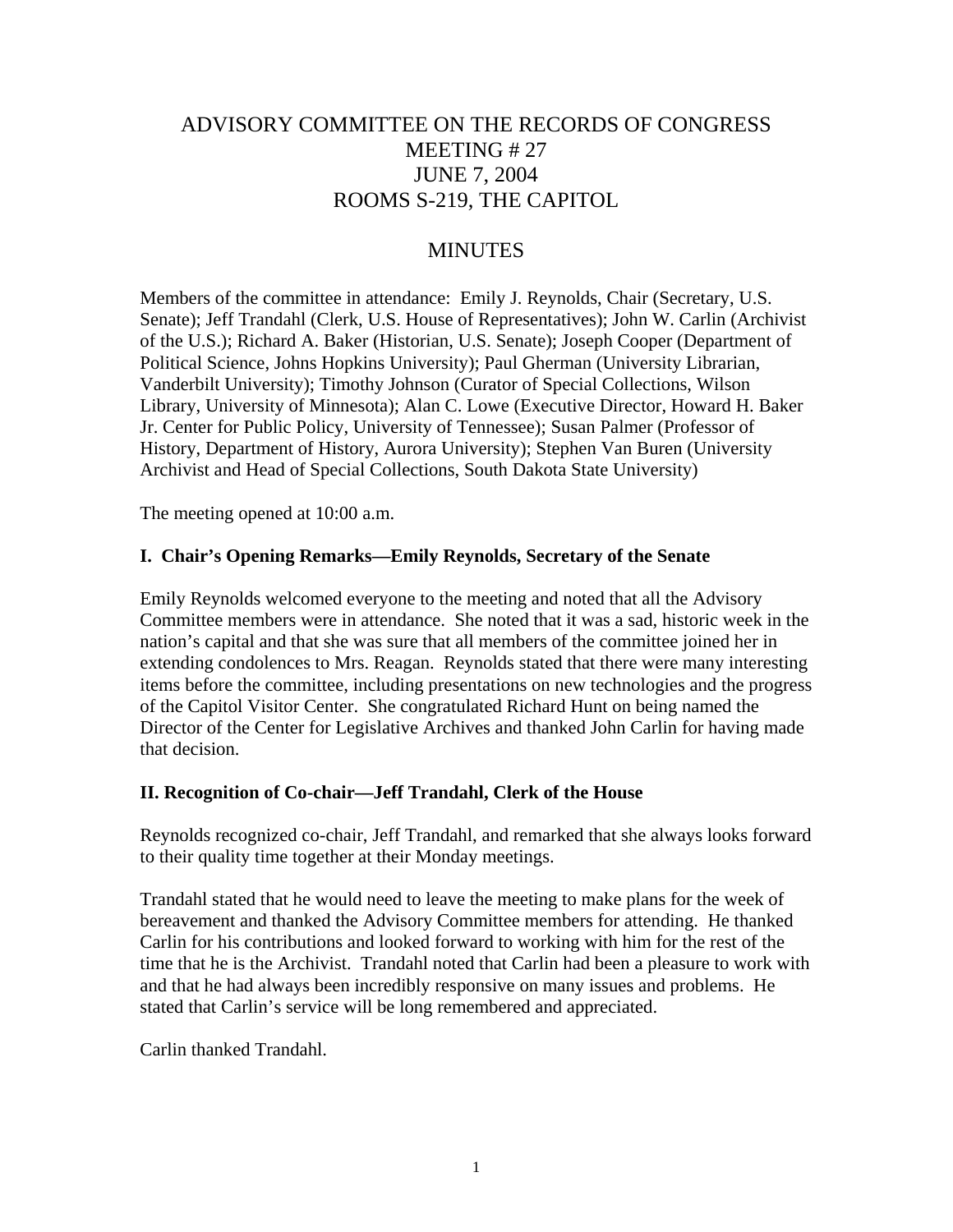Trandahl stated that he had to leave the meeting to plan the week's events with the Speaker.

Reynolds thanked Carlin for his service and looked forward to working with him through the transition to a new Archivist. One of the great joys of her job has been working with Carlin, Hunt, John Constance, and others in the room. She has come to appreciate NARA and recognized that Carlin's leadership has made a critical difference.

# **III. Recognition of the Archivist of the United States—John Carlin**

Carlin thanked Reynolds. Carlin remarked on his status and age, and stated that in the morning he first checks the *Washington Post* obituaries. If he makes it past that, he goes to the Federal Page to see if he should go to work. Things looked okay, so he came in today.

Carlin noted that Joe Cooper had been the only member of the committee who had served for the nine years that he had been the Archivist. He said that as he thought back over those years two things stand out. One was the advance in digital records. The other was the growth in number of congressional repositories across the country. Consequently, the responsibilities of those at this table had grown. He appreciated the role they and their predecessors had played and acknowledged how having these twice yearly meetings had been helpful to NARA in providing a structure to work with Reynolds, Trandahl, Dick Baker, Karen Paul and others. He thanked them all for their contributions.

He would not review progress made in the Electronic Records Archives since Fynette Eaton would address the topic later. He believes that it is appropriate for the committee to meet periodically at NARA. He estimated that the renovation would be completed in about a year, making it possible for NARA to host the committee and the Association of Centers for the Study of Congress. Carlin also anticipated the opening of the new theater in September and *The Public Vaults* in November. He looked forward to working on the Capitol Visitor Center. Because of Richard Hunt's talent and experience and the enthusiastic support for him by Reynolds and Trandahl, Carlin stated that selecting Richard Hunt as the Director of the Center for Legislative Archives had been one of the easiest decisions in his nine years as Archivist. He expressed confidence that Hunt would provide the leadership for NARA on the Capitol Visitor Center that would make it mutually beneficial.

Reynolds thanked Carlin and asked if anyone had questions.

Joseph Cooper noted that since he was the senior member of the Advisory Committee, he thought it was appropriate for him to state what a pleasure it had been for the committee to work with Carlin while he led NARA. Cooper observed that Carlin brought confidence, an innovative spirit, and an understanding of what the needs of the nation are. It had been a pleasure and honor to serve with him.

Reynolds thanked Carlin again.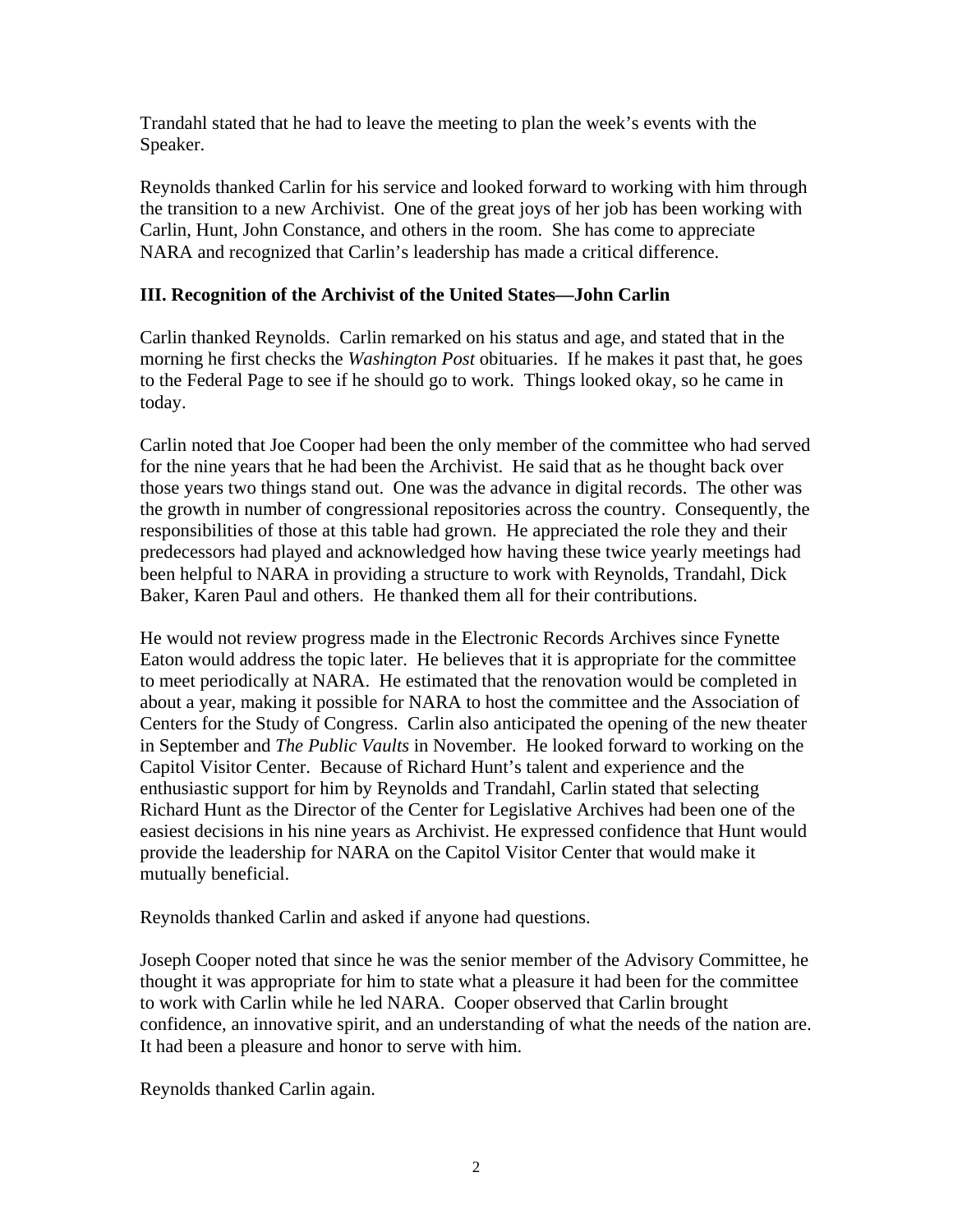# **IV. Approval of the Minutes of the Last Meeting**

Reynolds requested a motion to approve the minutes of the last meeting. Dick Baker so moved, Joseph Cooper seconded, and the minutes were unanimously approved.

#### **V. Capitol Visitor Center Orientation Film—Emily Reynolds**

Reynolds mentioned the synergies between NARA and Congress regarding the Capitol Visitor Center. She has seen enormous progress in the eighteen months that she has been Secretary and has especially found rewarding working on exhibits and an orientation film that visitors will see before they begin their tour of the Capitol. The film producer is Donna Lawrence from Louisville, Kentucky who has produced films for the Constitution Center in Philadelphia, the Lewis and Clark Center in Illinois, Churchill Downs in Louisville, and other prominent venues.

Reynolds asked Marty Sewell in the Architect of the Capitol's Office to lead a brief discussion of the film. She called committee members' attention to a handout of questions that she, Dick Baker, and others have raised with scholars concerning the film and asked the committee for comments and thoughts, particularly on broad themes appropriate for the film. Reynolds intends to convey the committee's suggestions to Lawrence and to the leadership of both the Senate and House and key staff with whom she has been meeting.

Marty Sewell thanked Reynolds for placing this topic before the Advisory Committee at this time because they are beginning the research phase of the orientation film. When visitors arrive at the Capitol Visitor Center, they will receive a timed ticket for the tour which will also serve as admission to the twelve-minute orientation film. At the completion of the film, visitors will leave the theater for the upper level where they will meet Capitol guides for an approximately forty-minute tour of the building. Sewell said that the orientation film, the exhibits, and the building tour are envisioned as complimentary experiences and she invited committee members' ideas concerning how the film could contribute to the overall experience. She encouraged committee members to think less in terms of the content of the film and more about the emotions and ideas they would like the visitors to walk away with.

Susan Palmer suggested emphasizing Congress as an equal partner to the executive branch and to the presidency because the presidency has become such a dominant institution. Another emphasis should be the relationship between the Senate and the House which would point to their differences but also their everyday working relationship.

Sewell said this was a very interesting suggestion because Dick Baker, Ken Kato, Barbara Wollanin and others on the advisory committee for exhibits had stressed the need to organize the exhibit so that it made clear that the House and Senate have different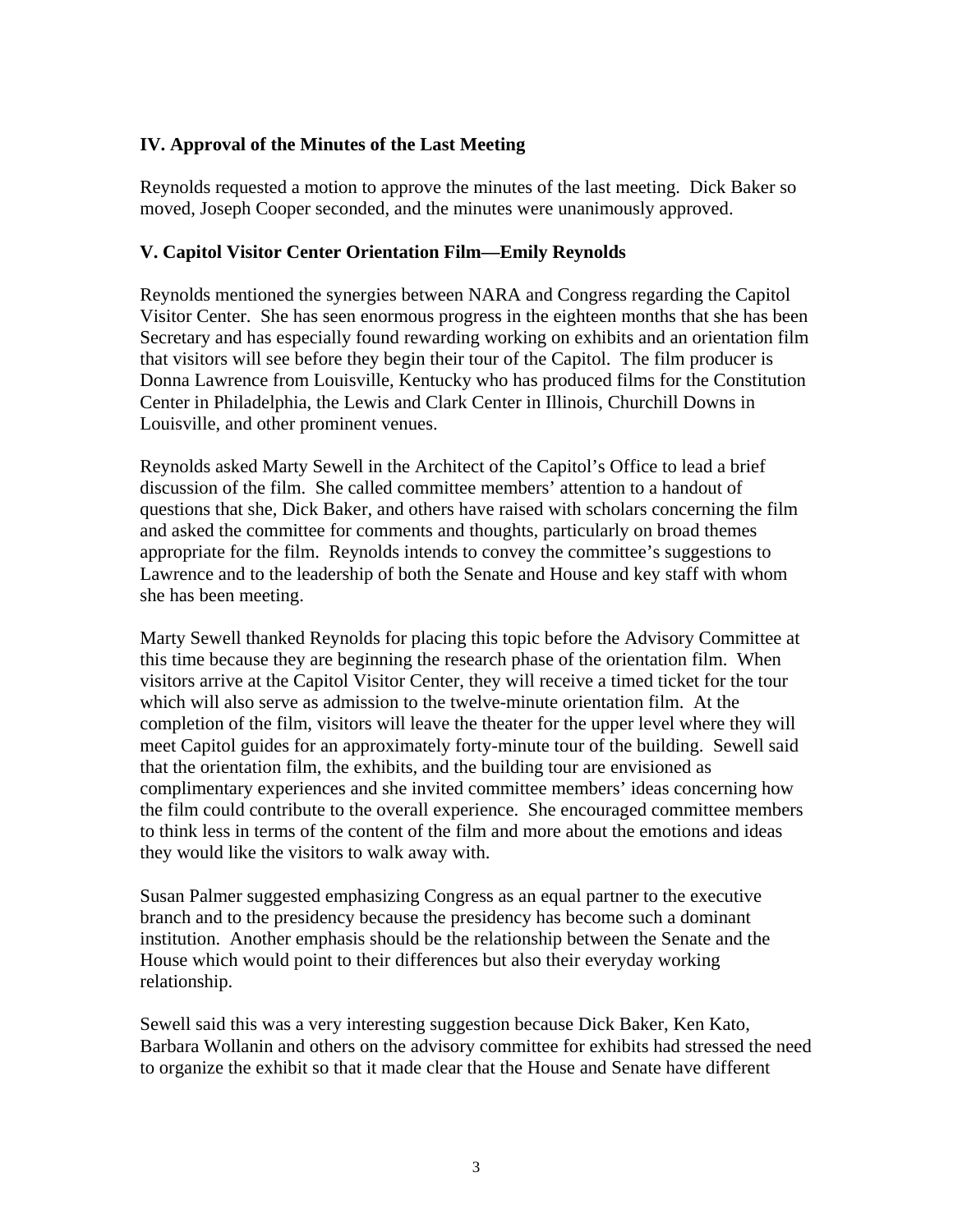histories, different powers, different ways of conducting business, and their own cultures. These differences will be presented in the exhibit, and the film could complement them.

Tim Johnson believed it would be effective to weave into the history of Congress how the institution responds both in times of crisis and in moving things forward day in and day out. That kind of story would have an emotional dimension that would fit many events in the history of Congress.

Alan Lowe suggested the need for visitors to leave with less of a sense of mystery concerning how Congress works and with a feeling of the importance of their roles as voters and participants in public policy issues.

Stephen Van Buren suggested that the film should demonstrate linkages between voters and Congress so that visitors leave with a sense of their roles in a representative democracy rather than leave with a sense of just intersecting with the building, exhibits, and a tour.

Cooper noted the difficulty posed by a twelve minute film. Trying to make too many points would likely result in not making any of them very well. He stressed the need to focus clearly on one or two major points and suggested interweaving some other things. Cooper stated that the American people do not understand why Congress is important or how different our system of government would be if we only voted on one person every four years. Congress needs to be presented as the lynchpin of American democracy because it gathers disparate points of view, and in the Senate and in the House requires action that is a mix of viewpoints and interests. Despite the need for presidential leadership and power in this century, Congress still plays the key role as a representative institution. The House and Senate could be worked into this theme by showing how they sum things up differently and how that is another aspect of the whole mix.

Palmer agreed with Cooper and noted that the concerns of Congress are different from the presidency even when they are controlled by the same party.

Paul Gherman agreed that the responsibilities of voting are important, but citizens should also be encouraged to contact their representatives directly concerning their views and problems.

Carlin stated that the feelings visitors take from the film will stay with them much longer than specifics concerning how a bill goes through Congress.

Sewell thanked everyone and stated how helpful the discussion had been.

Reynolds asked Sewell about the timeline. Sewell replied that they hope to have the film completed by December 2005. They are at the initial information-gathering stage, talking to a lot of people, including a scholarly roundtable, and will be gathering their preliminary findings within the next couple of months.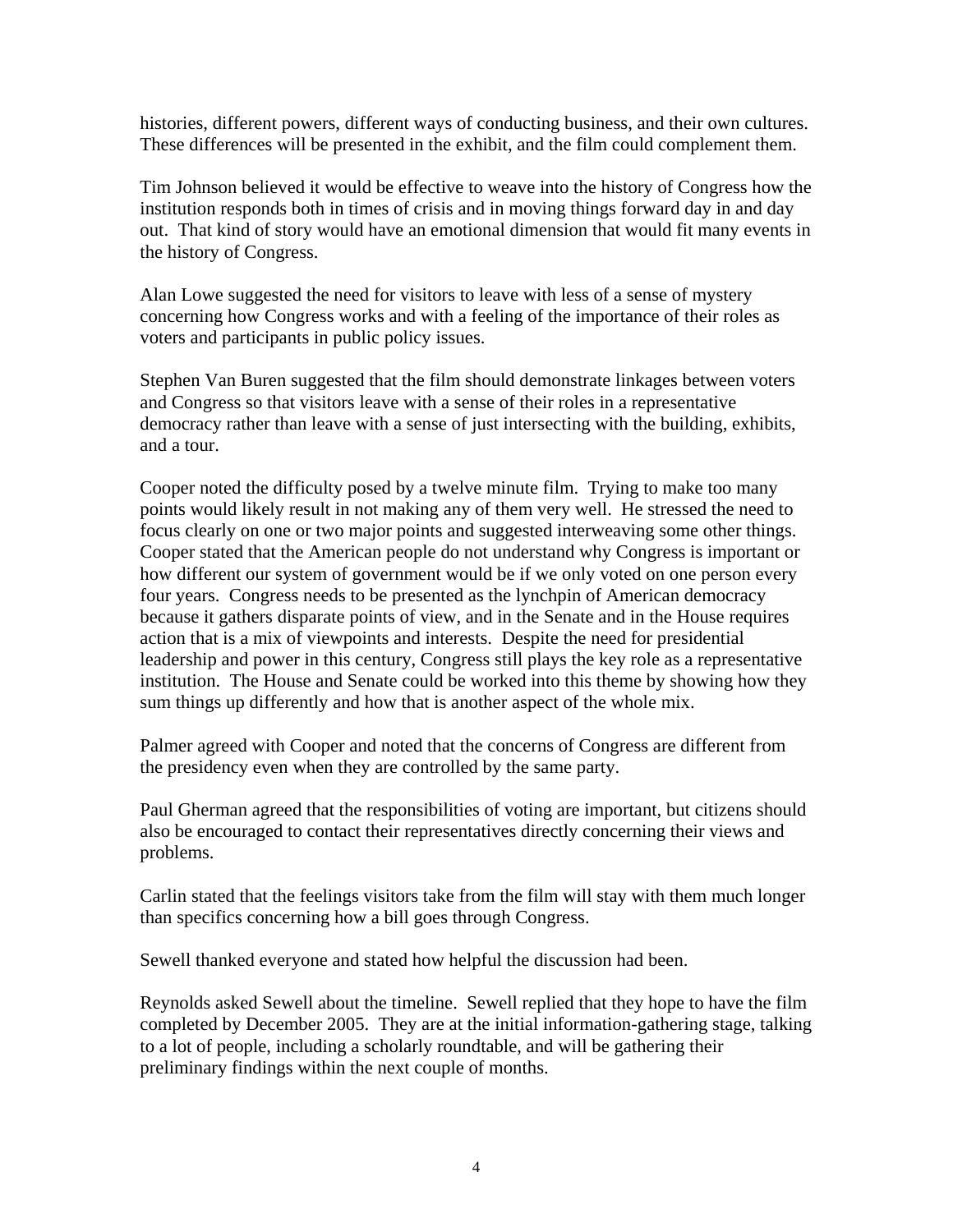Reynolds said that this is an exciting project and thanked Sewell and the committee for their comments. She invited anyone who had additional suggestions to convey them to Trandahl, Sewell, or her.

## **VI. Electronic Records Archives—Fynette Eaton**

Reynolds welcomed Fynette Eaton of NARA and invited her to address the Electronic Records Archives initiative.

Eaton said that since the committee was aware of ERA, she would focus on where the project now stands. She was excited to report that since the requirements for procurement were issued last December, they had reviewed the bids, had narrowed them to the top three or four submissions, and were expecting to re-review those bids within the next month. The goal is to award two contracts this summer. Those two companies will design an ERA system, compete against each other, so that NARA can make a decision next year on which design best fits their needs. She called attention to the timeline in the handout and noted that they expect to have the system in place in 2007. Much of their research has centered on identifying the existing technologies and where these technologies are going so that the system can deal with any type of electronic records created anywhere in the federal government. She indicated that some of this information is also in the handout.

Reynolds said this is a very exciting project and asked for questions. There were none.

Eaton stated that they have a contact phone number and welcomed questions or comments. She appreciated the support the project had received.

Reynolds commented on the significance of ERA and thanked Eaton.

Carlin commented that he was pleased to see the huge interest in ERA from the private sector because there will be many spin-offs and the private sector understands that the project involves universal needs beyond NARA's immediate requirements. There is a growing recognition that the private sector will also need this new technology and this will provide an incentive to keep on target and within the budget challenges of the next couple of years. Carlin is genuinely excited about the progress they are making.

Cooper stated how impressed he was with this project and stated that Carlin and NARA had done a wonderful job.

Carlin replied that they have wonderful people working on the project.

Reynolds thanked them.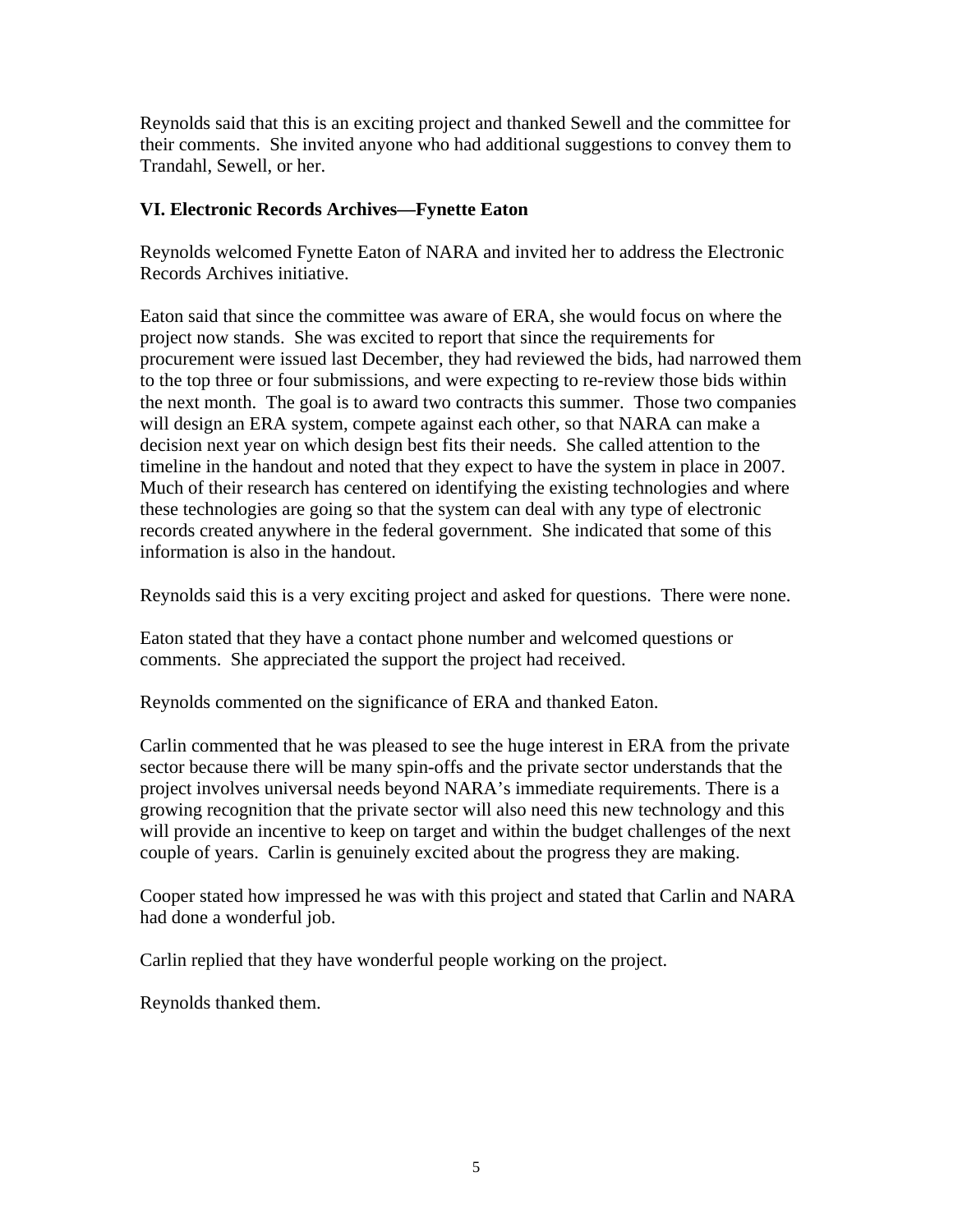#### **VII. Senate Legislative Information Project—Marsha Misenhimer**

Reynolds asked Marsha Misenhimer of the office of the Secretary of the Senate to give the Advisory Committee an overview of the Senate Legislative Information project which she spearheads. Reynolds referred to the ERA presentation and called attention to the large issues and synergies being generated at all levels.

Misenhimer began by noting that to prepare for her presentation she reviewed earlier reports stressing the goal of freeing information from the format in which it was created and to preserve that information so that it is not proprietary. One of the technologies applicable is XML. She remarked that the LIS project is very much focused on XML but the emphasis is now on creating the information and the structure at the outset rather than after the fact. LIS is now concentrating on the best means to capture information from the author at the time it is created and is less occupied with the downstream benefits of having the document in XML, searching, and archiving.

One of the great benefits of XML is that it allows computers to process data in a number of ways. This is important particularly for legislative documents which have a structure and hierarchy but are also variable. For example, the law is not regular in all cases as it has developed over 225 years. They can build a system based on regular patterns, but the styles and structures have changed and there are many exceptions. Much of their work has focused on allowing the creators of the documents to build in those exceptions and still maintain the basic structure. They sat down with users and listened to their needs in order to develop prototypes. The users were adamant that they did not want to be distracted by tags, such as the ones they had experienced in DOS-based systems. They were fine with working with XML but did not want XML to inhibit them. They wanted flexibility with the ability of the computer system to provide checking to assure that the basic hierarchical structure and all of the parts and pieces were there. Another requirement is what they call exchange structure. These documents have to be exchanged from the Senate to the House, from drafters to the enrolling clerk, or over to GPO for printing, and ultimately to the Library of Congress. So they tried to build a system that is easy to use with lots of shortcut keys so that the users can think about the document in terms of what it is and not as a typesetter or how it's ultimately going to look on paper.

They built the application and named it the Legislative Editing and XML Application, or LEXA. In June 2002 they began building the application and deployed it to the Office of the Senate Legislative Counsel in January of this year. A group called the pioneers tested the application. After a two-day training period, the pioneers drafted the first bill in LEXA within a week. The system used today normally requires six months to train a new drafter so their software is very user-friendly. It is much like a word processor, but there is a lot of structure that helps them build a document that they can use.

They have also been going back about three Congresses and converting those documents to XML. They have also been building a document management system for the Senate Legislative Counsel that will not only do workflow but help them track the 20,000 documents or so that they create each Congress. The Senate Legislative Counsel staff is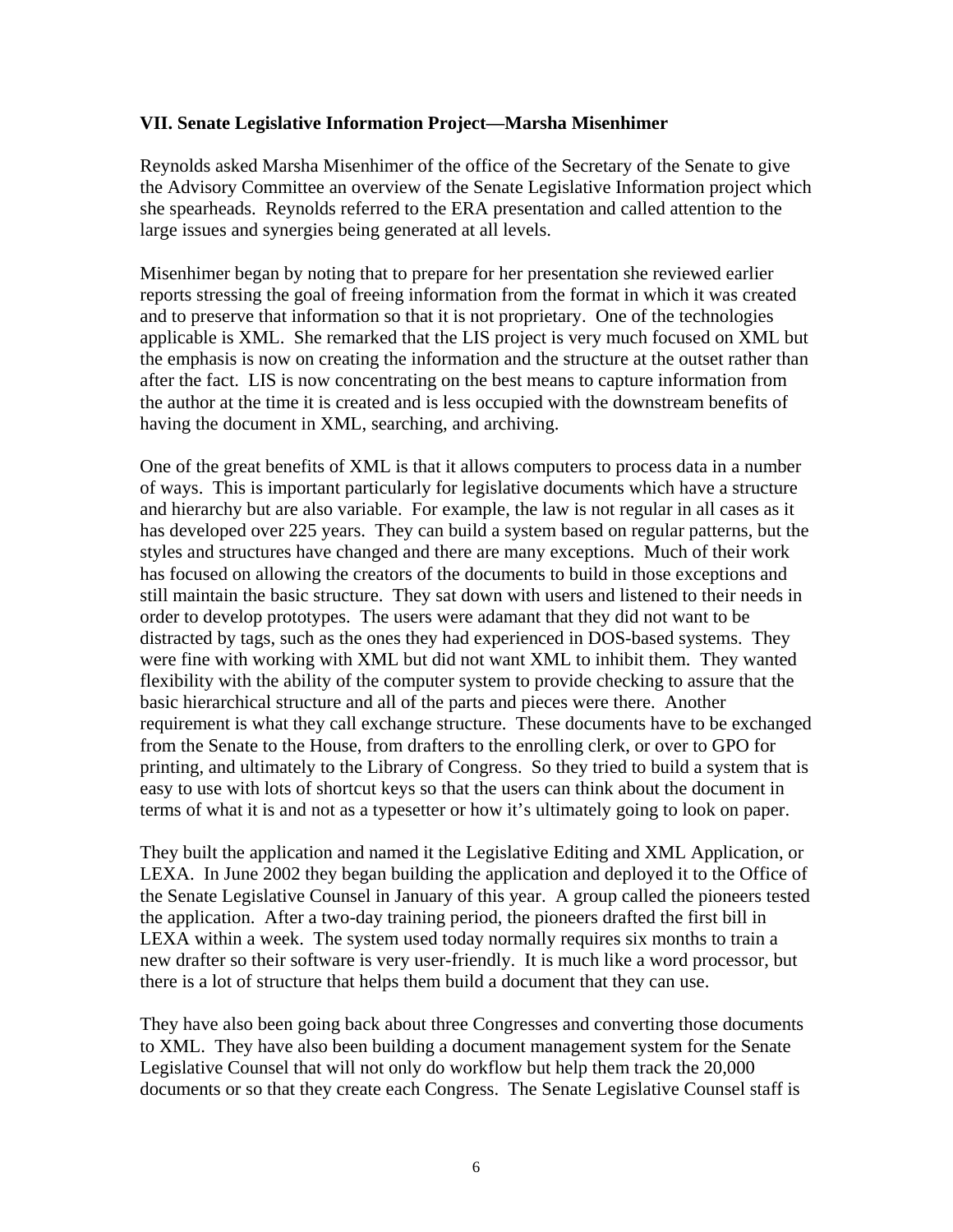very excited about this software. After they work out some of the bugs in that office, the system will be introduced in others such as the enrolling clerk and the committees, probably with the Appropriations Committee first. They will add more document types, such as committee reports, committee hearings, and eventually work with the clerks doing the journals, calendars, and *Congressional Record*. The goal is to get all legislative documents into XML format so that they can be processed, archived, shared and searched directly.

Baker asked how far back they were going to convert older documents to this format.

Misenhimer replied that they had converted all the bills and resolutions from the  $106<sup>th</sup>$ Congress (1999-2000) forward but they had encountered numerous technical problems in conversion. When they discovered early on that they were having problems with historical conversion, they concentrated on providing the ability to go back to an earlier Congress—say the  $101<sup>st</sup> Congress$ —and pull a document, convert it to XML, and use that data in a subsequent draft. But to say we could go back many, many Congresses and convert everything is just not feasible.

Hunt asked if they were tracking the changes in a bill as it progressed, and capturing each version, or only capturing the penultimate bill that passed a chamber.

Misenhimer answered that there was a new document at each stage. The Senate Legislative Counsel's document management system will eventually tie into the ones used by the Senate clerks so that version of bills may be easily tracked.

Cooper had three questions. He indicated that Misenhimer had stated that documents would be archived at some point.

Carlin said that is correct.

Misenhimer stated that she knew the paper is archived.

Cooper asked what is happening on the House side.

Misenhimer replied that the House, Senate, Library of Congress, and Government Printing Office have all been working on this project simultaneously. The House has built a slightly different application, but the idea has always been that there is one document type definition so that all the data can flow through the entire legislative branch and be shared.

Cooper asked about the state of public access to the data. Can the public access it fully, in part, or not at all?

Misenhimer said the text of legislation goes to the Government Printing Office to produce the paper. The electronic document then goes to the Library of Congress where they process it for the LIS system, which is internal to the legislative branch, and then to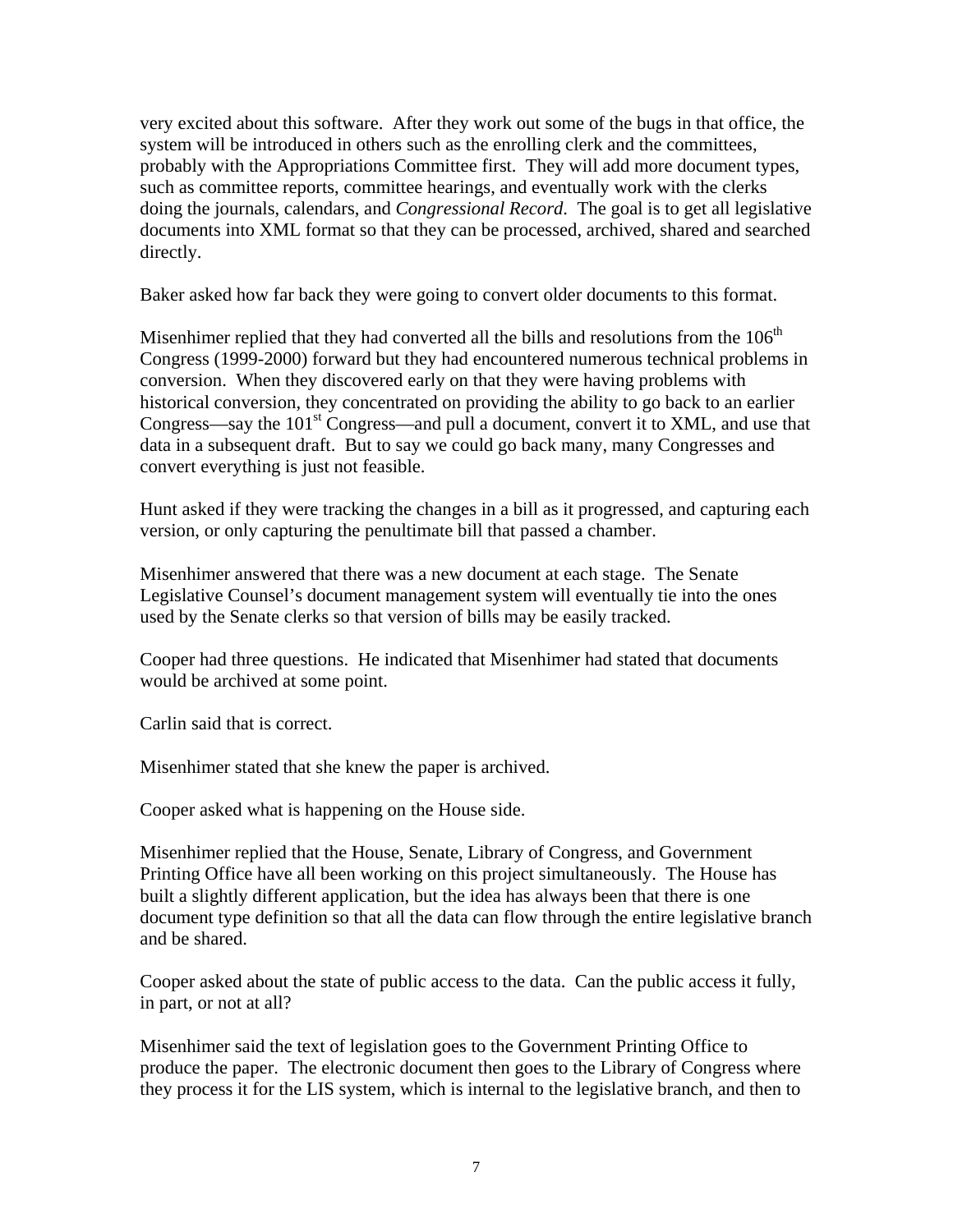Thomas. They now produce an HTML document from the locator data and pair that with the PDF document that GPO produces. Ultimately, when all the documents are XML, they will be displayed on the web and all the XML data will be right there behind the screen display.

In February of last year, the House began posting introduced bills as XML documents. So if you go to LIS or Thomas and click a house bill that is in XML, there are links that lead you to other XML documents that the public can retrieve or search. She indicated that the one aspect of XML technology that has not fully evolved is the search engine. The Library of Congress has been working closely with World Wide Web Consortium on developing search standards. Ultimately, when all data is in XML, searching LIS and Thomas as a single system is going to be quite extraordinary.

Cooper wondered about how the system would be used in the future as more people begin to look at the data for historical purposes rather than current usage. That could create some difficulties because he didn't see why some parts would logically belong to the Library of Congress while others would logically belong to NARA.

Misenhimer observed that this is a very good question and added that a third place to find the same information is on the GPO website.

Cooper said that not enough attention seems to be devoted to integrating legislative documents into a single body of material.

Baker announced that several weeks ago, six senators introduced a resolution now in the Senate Rules Committee urging the Librarian of Congress to adapt the LIS technology and integrate it into the Thomas technology. The bottom line is that the public deserves to have the quality of information available internally to members of Congress. There seems to be a recognition that Thomas is getting a bit antiquated and that the Librarian needs to take some leadership in bringing about a smooth transition.

Cooper said it sounded like a little more coordination is needed at this point.

Carlin indicated that there may be more coordination than there appears to be. He drew an analogy to the point at which paper records were still in custody and use by the originating body and the point at which they are permanently accessioned. The discussion has centered on internal, current records. NARA has never been involved with current records still in use by an agency of either executive or legislative branches.

Reynolds remarked that the questions are food for thought for all concerned.

Carlin agreed.

Johnson noted that the widespread use of older browsers unable to access XML documents would slow public access for some time.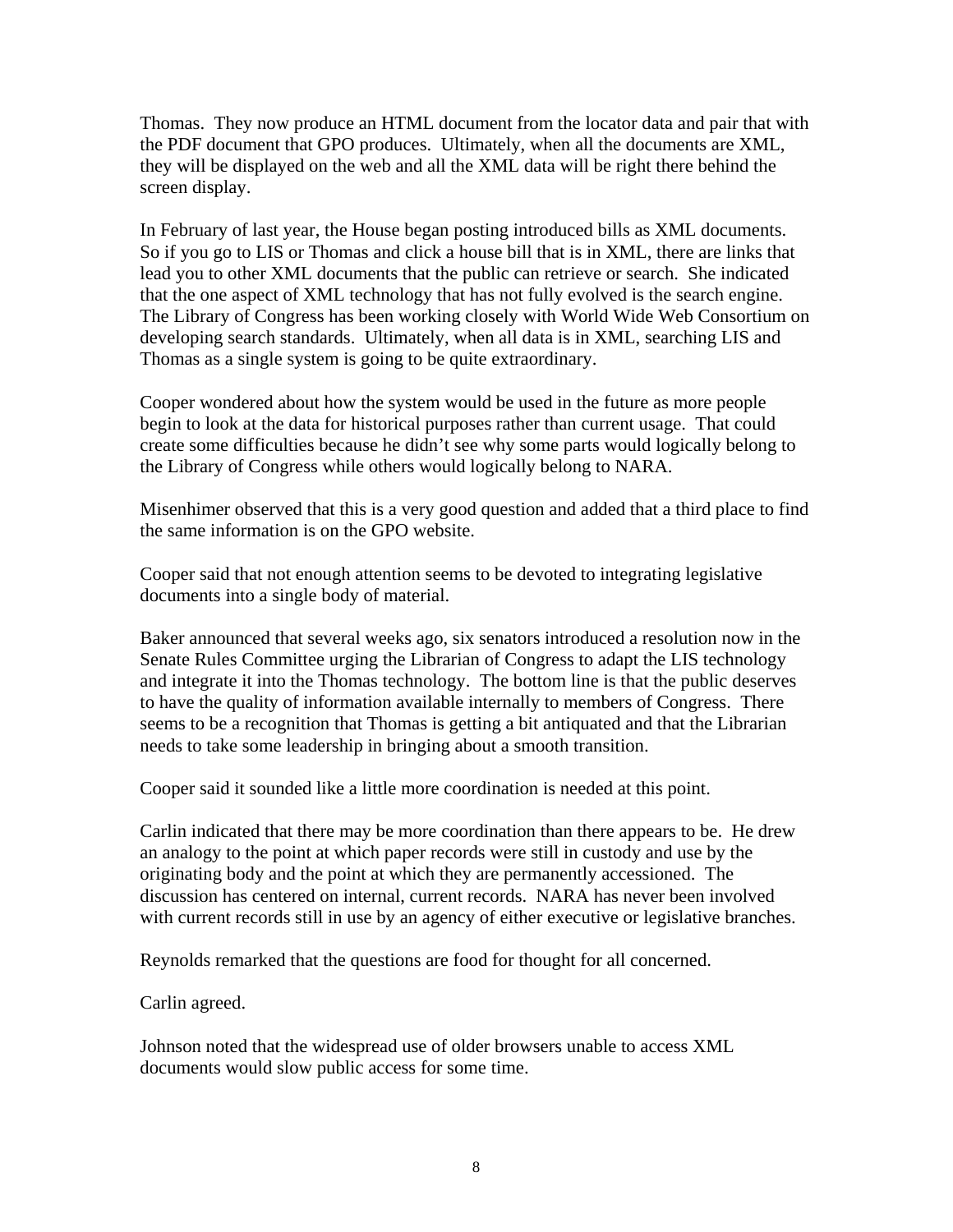Misenhimer agreed but stated that the XML data will have enhanced conversion abilities and that the technology is still evolving and will become more powerful. She said that the database at some point could become so large that the search process would slow. There might be some logical point when the current data at the Library of Congress needs to be rolled off and archived at NARA. There are many questions yet to be answered but fortunately groups such as the Advisory Committee can work toward solutions.

Lowe asked when information is rolled off to NARA, how would that fit in with ERA? Would this system integrate into what NARA is doing?

Carlin responded that they are building a system that will accommodate it and provide preservation and access.

Lowe asked if this technology is easily taken into the system that NARA is creating right now.

Carlin said it would be. He agreed with Misenhimer's basic point about the need to focus on the initial creation of documents and that this was essential to making it simpler for the future.

Misenhimer stated that people should regard documents as data with structures regardless of the specific technology. Data when freed from specific technologies is easier to get into structured formats and that will enable us to preserve documents in a way that has been difficult in the past.

Van Buren asked if they envision access at multiple levels for researchers to remain seamless.

Misenhimer replied that one of the attributes of XML is that if you have specific information inside your document, all kinds of folks can access, view, and work with it.

Johnson asked about the adoption of the new system in offices other than those mentioned by those who gravitate to new technologies.

Misenhimer said there were a handful of people eager to embrace it. Those people had been helpful in asking questions and giving them feedback so that they could adjust features of the system. She mentioned that when an article about the new system appeared in the Secretary's newsletter, *The Unum*, staff from the Appropriations Committee said they wanted to be next in line to adopt it. Because it is a user-friendly system, they will get more and more groups in the Senate interested in using it.

Johnson inquired if it was noted for the record historically which bill was first created in XML.

Misenhimer didn't think so.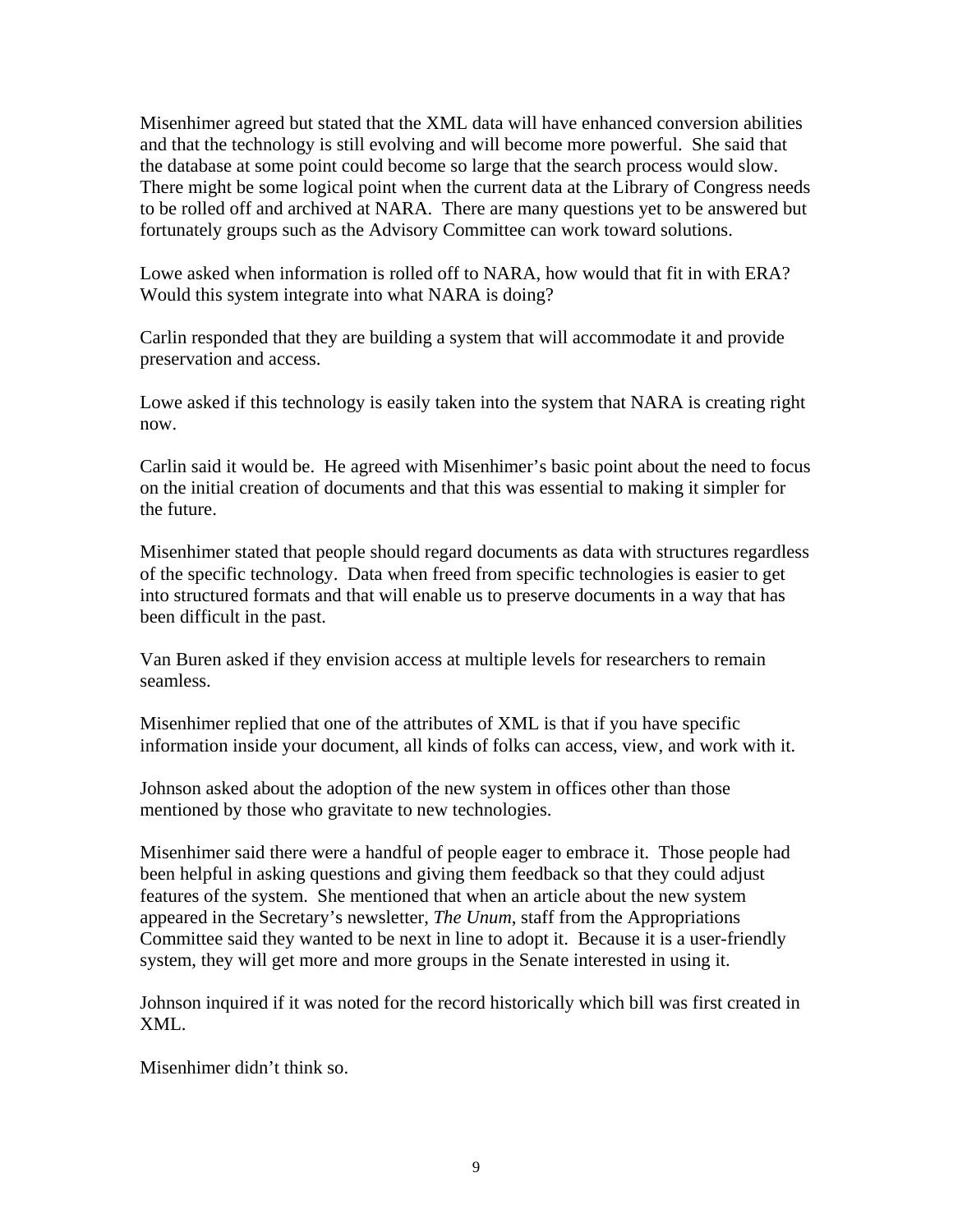Reynolds stated that phase one of this project has had a very happy ending. With all of the issues that they have raised today, there are hopefully many more happy endings to come, including their continued coordination with both the Library of Congress and NARA.

Reynolds asked for any other comments. There were none. She thanked Misenhimer and noted that her presentation and Fynette Eaton's had provided some good food for thought.

## **VIII. Pilot of Document Management System for Senate Offices and the Ohio Congressional Archives – Karen Paul**

Reynolds asked Karen Paul to bring them up to date on a pilot program of a document management system in the Senate offices and also to update them on the Association of Centers for the Study of Congress meeting in May.

Paul stated that perhaps they could have a demonstration of this new document management system at a future meeting of the Advisory Committee.

Reynolds replied that would be great.

Paul indicated that the system, not quite ready for demonstration, is being made available to members offices. There are three offices currently conducting pilots with it. The most crucial thing to know about the system is that it is an open source system accessible via the internet. It is a full security system maintained by the Senate Computer Center.

The pilot offices are currently scanning paper documents into the system. The next step will be inputting electronic documents into the system. A cover sheet is scanned to capture the metadata that includes pointers to the actual documents. The system can generate microfilm for those who have archival concerns. It's possible to build in retention schedules and it can be downloaded to disk or tape. The system also allows integration of e-mail and audio or video. It currently meets NARA standards in terms of transporting databases to NARA. Steve Puglia of NARA has checked the system regarding resolution and technical aspects.

The Senate Historical Office is also beginning to scan in some of their historical subject files which will result in a database of twenty-five years of information. Paul believed this system would allow offices to create useable files and she would imagine offices would begin to use it to store members' speeches, to feed news clippings into it, and other information that they need to retrieve and use again in different ways. If anyone has technical questions, she would be happy to get someone to answer them.

Baker asked about the name of the company that produces the document management system.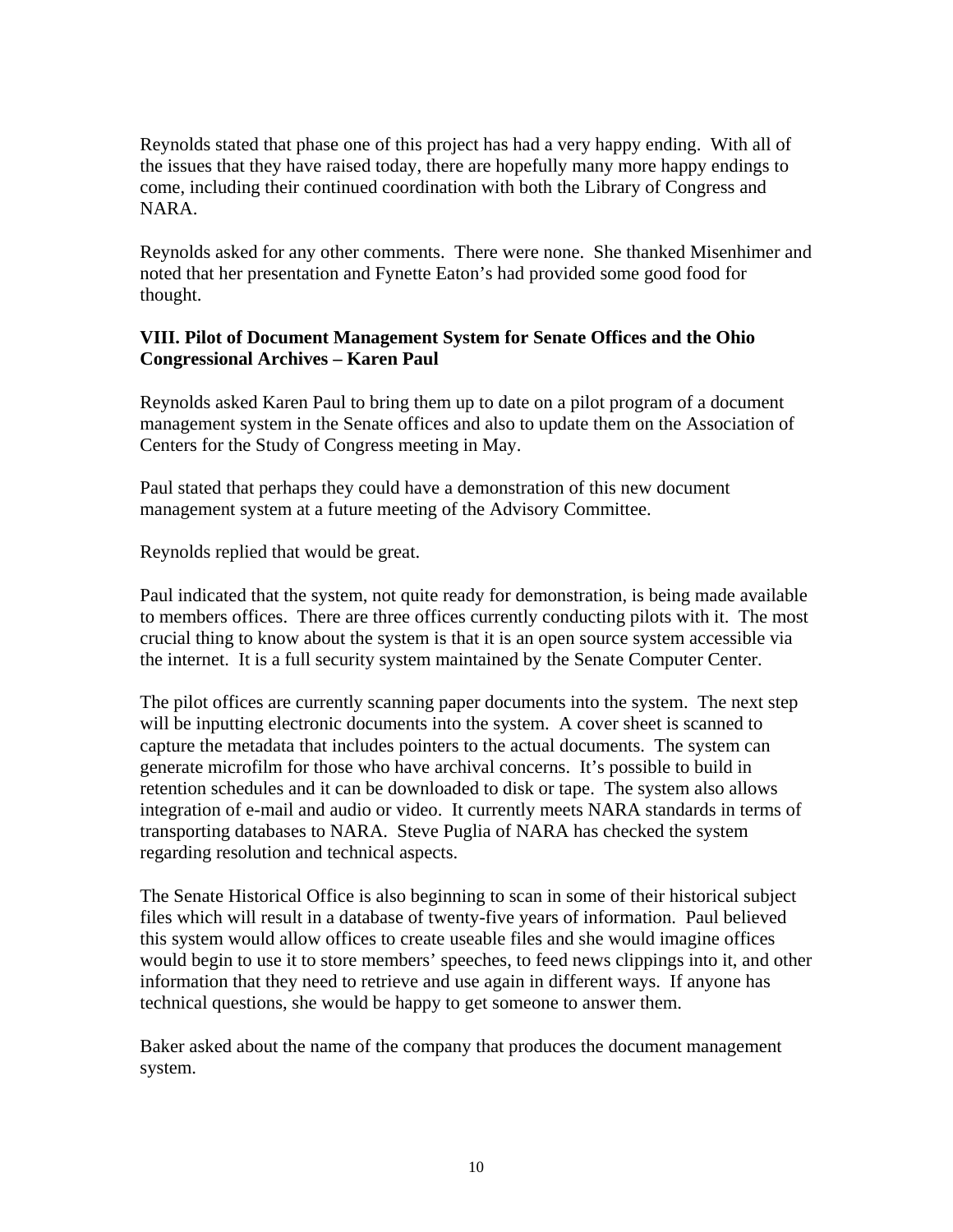Paul replied OnBase. They are in charge of a similar project at the FBI. NARA may be accessioning this system at some point in the future.

Van Buren inquired about getting a locator for the OnBase system. He would like to look at it.

Paul said she would send it to him.

Baker noted they have a web site (www.onbase.com).

Paul also reported on the Association of Centers for the Study of Congress, which held its second meeting on May 5 and 6 of this year at the Woodrow Wilson Center. About 34 or 35 people attended. Paul included the minutes of the meeting in the packet provided to Advisory Committee members. If enough of the sessions were taped, the Association would like to have them transcribed and the proceedings made available. Paul pointed to the presentations of congressional scholars Lawrence Dodd and Nancy Young, who discussed archival collections that they have used in their work and what they would like to see the centers that collect and preserve the papers concentrate on. The political scientists identified elements of congressional collections that they wish were better preserved. The meeting concluded with a wonderful dinner at the Capitol and Paul thanked Reynolds for hosting that dinner.

Reynolds agreed that they had a nice evening.

Paul stated that the Association is an outgrowth of the ideas that have come from the Advisory Committee over the years. She regarded the organizing of the Association as the next logical step and one that the Senate Historical Office has been pleased with.

Paul indicated that one of the attendees from Ohio State University brought the pamphlets included in the packet distributed to Advisory Committee members. It reflects the tremendous influence the Advisory Committee has had in the development of documentation centers over the years. The purpose and goals expressed in that pamphlet clearly reflect the priorities of the Advisory Committee's *Third Report*, which was published in December 2000. Their collections policy statement derives directly from the *Documentation of Congress*, which was a publication that the Advisory Committee oversaw over ten years ago. The pamphlet stresses the importance of collaboration between the university libraries and the John Glenn Institute for Public Policy and Public Service. This emphasis is embodied in the *Third Report*. Finally, the staffing section of the pamphlet lists all of the points enumerated in the Congressional Papers Roundtable definition of an ideal center.

Reynolds thanked Paul. Although she was not part of the Association's meetings, she could feel the energy and the high level of discussion at the Capitol dinner. Reynolds thanked Paul again and indicated that perhaps in December the Advisory Committee could be given a demonstration of their document management system. She asked for any other questions or comments for Paul. There were none.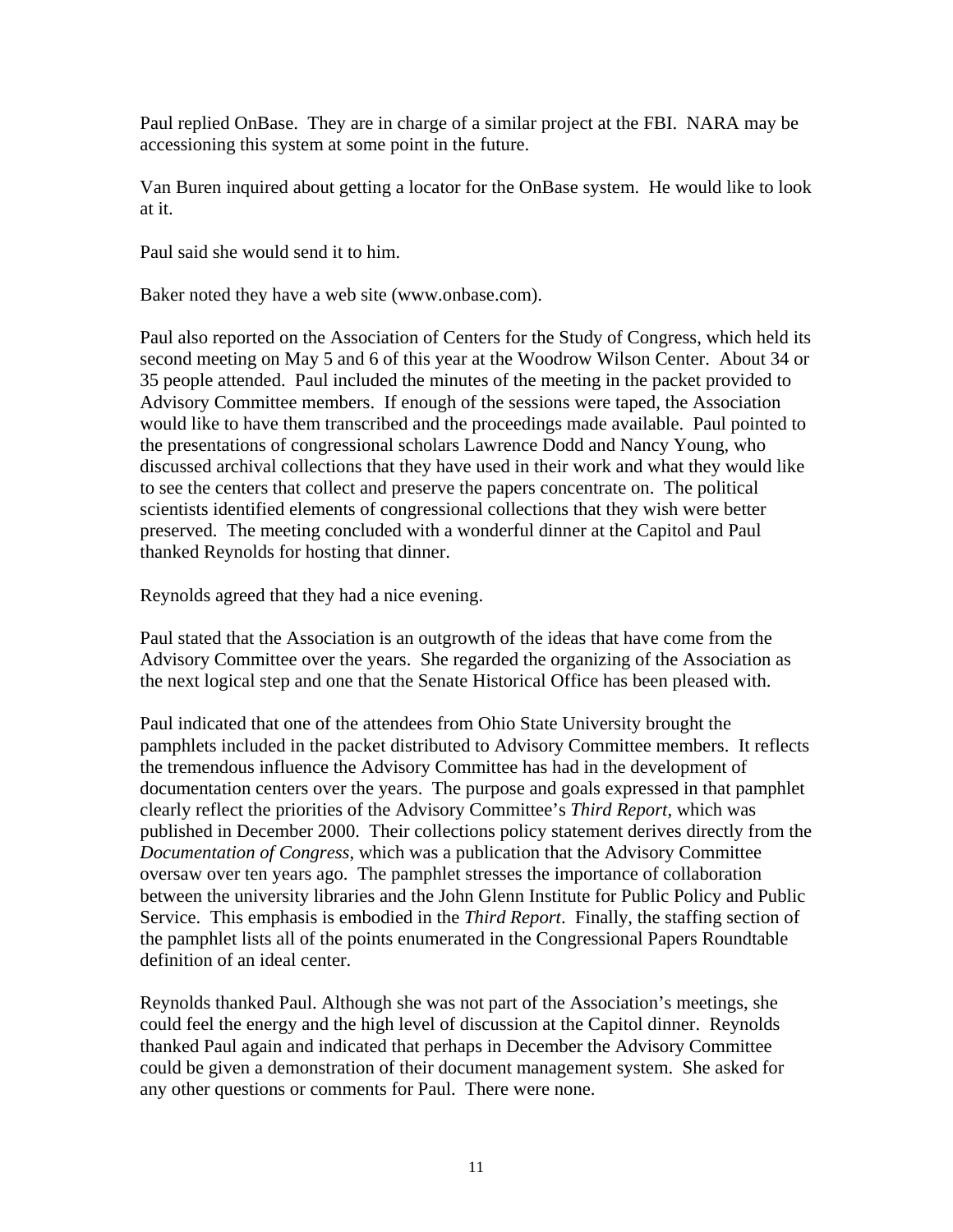#### **IX. Activities Report of the Center for Legislative Archives – Richard Hunt**

Reynolds gave the floor to Richard Hunt for his activities report, noting that she expected him to have much to say about the records of the 9-11 Commission.

Hunt pointed to the challenges modern records present by noting that the 9-11 Commission records are about to be turned over to the Center. Much is yet to be determined and he hoped that in December he would be able to talk about the records in detail and the access policy governing those records. He said that the one certain thing is that the 9-11 Commission is a legislative entity which means that the Center for Legislative Archives will be the custodial unit responsible for those records. They will share some of those responsibilities with the Electronic Records Division, which will take the lead on electronic records, their preservation and authentication, and also with the Special Media Archives Services Division which will maintain the extensive audio visual holdings from the 9-11 Commission. It is a shared responsibility based upon the expertise and skills represented in NARA. The Commission is now preparing its final report and will close shop in the fall. Consequently, the clock is ticking on NARA to prepare for the transfer, preservation, and processing in order for them to be made available according to the terms of access that the Commission will set.

The Commission's final report should be cleared by the White House and is scheduled to be published on July 27, 2004. Supplemental staff reports, some classified, will be made available in July and August. The Commission will officially close in late August, but will retain a skeletal staff through September. For the past few months, NARA has been working with the Commission to make sure this will be an orderly process. The Commission has a staff in New York and staffs at two locations in Washington, with both shared and individual records systems. NARA staff has had to get a handle on that situation and also the technical details about the electronic records systems so they can understand the records, bring them in, process them, and preserve them.

Hunt introduced Bob Spangler from NARA, who has taken the lead on the electronic records issue and is working closely with the Commission IT staff to ensure that these records will be effectively and efficiently transferred. Hunt would refer questions about these records to Spangler. The Commission's electronic records include a document management system with over 400,000 scanned images, e-mail records in a variety of systems, web records, digital video recordings of public hearings, digital audio recordings of hundreds of interviews. Over a million pages of records with the highest security classification were examined by the Commission. These classified records include many that are protected by law enforcement restrictions, that have personal privacy concerns, and that contain memorandum of understanding signed with some of the agencies and the City of New York. NARA and the Center staff will be engaged in some careful screening of these records before they are made available.